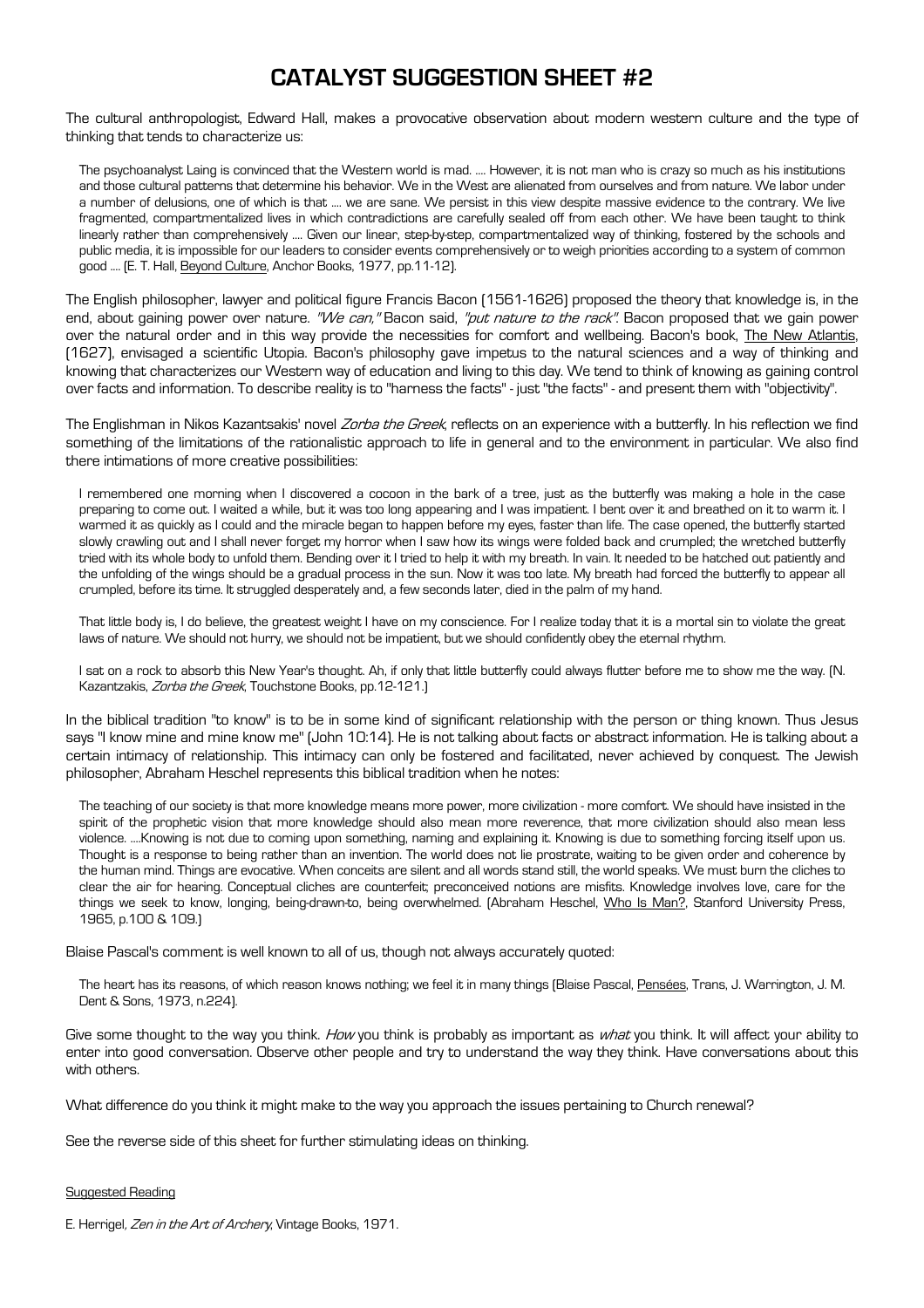**(CATALYST SUGGESTION SHEETS are published by Catalyst for Renewal Incorporated, PO Box 139, Gladesville 2111)**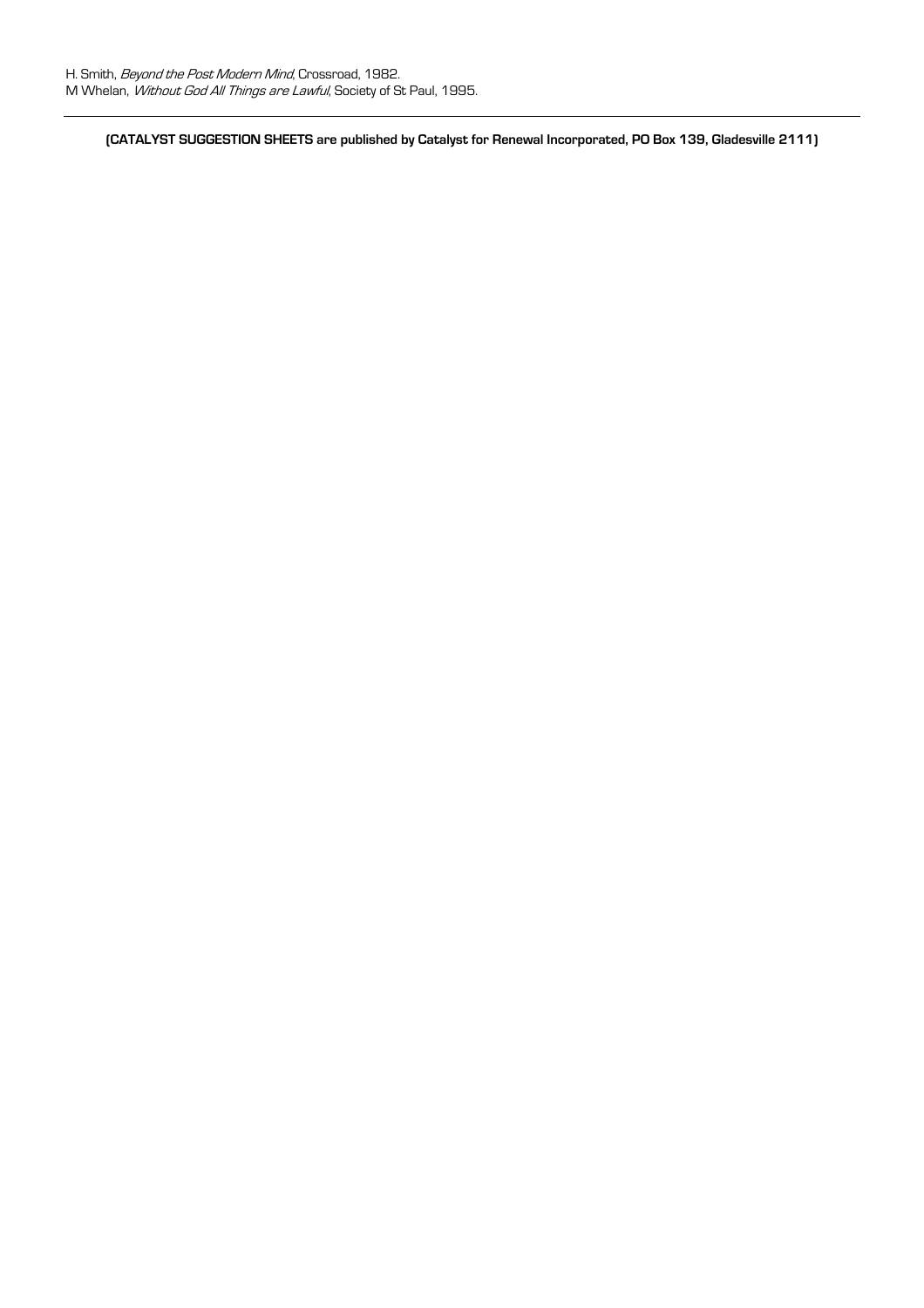## **THREE STYLES OF THINKING**

(These categories are descriptive rather than definitive. They are given to stimulate thought and conversation. For good adult conversation - especially in the context of Church renewal - Foundational Thinking is generally preferable to Ideological Thinking and Issues Thinking - though the latter is most definitely required in certain concrete situations.)

#### FOUNDATIONAL THINKING

- 
- is self-transcending. The Contract of the IDEOLOGICAL THINKING
- begins from the standpoint of wanting to search for the truth;
- seeks context, recognizing all relevant factors;
- is subtle, able to make relevant distinctions;
- asks honest questions, probes; in particular asks "What is happening?"
- unveiling the truth is every-thing;
- listening in order to learn is of the essence;
- language is generally unencumbered by extraneous agenda, words chosen to facilitate connection and conversation;
- never resorts to mockery or sarcasm, always focuses on the ideas, questions and issues;
- respect and care for the other as co-searcher, though nonemotive;
- willing to leave the matter incomplete, agree to disagree;
- high tolerance for disagreement;
- high tolerance for ambiguity and paradox;
- high regard for principles and the logic they demand;
- assumes that the truth will set us free;
- able to root a conversation in the depth dimension;
- presupposes life experience and some wisdom;
- requires depth of emotional maturity and significant sense of personal security;
- it probably helps to be humble;
- 
- begins from the standpoint of already knowing the truth;
- the ideology is the template for addressing any factor;
- is unsubtle, disinclined to make distinctions, paints with broad brush;
- makes definite and clear statements;
- "winning" is everything;
- out-maneuvering the other in order to defend your position is of the essence;
- language is generally loaded, words chosen to defend or promote the ideology and or demolish the opposition;
- at home with mockery and sarcasm, prone to ad hominem argument;
- anxiety about the other as threat, emotive;
- determined to bring the matter to a close with a victory;
- low tolerance for disagreement
- all is clear, no tolerance for ambiguity or paradox;
- high regard for the ideology and the logic it demands;
- assumes that the ideology will set us free;
- interaction remains essentially superficial;
- presupposes cleverness rather than wisdom and probably lack of life experience;
- generally implies emotional immaturity and lack of significant sense of personal security;
- it probably helps to be proud;